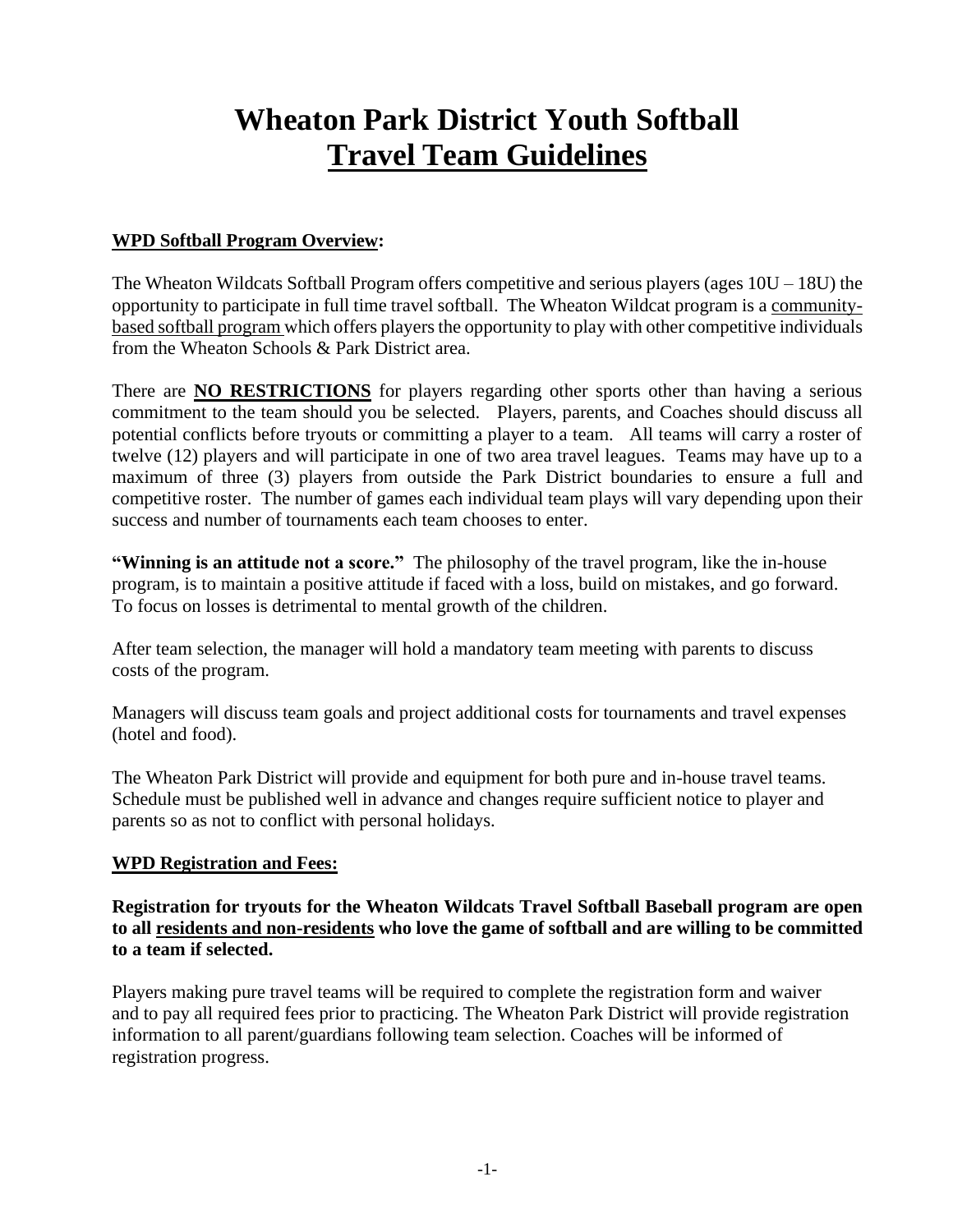In-house travel registration fee payment information will be sent to parent/guardian following team selection.

Pure travel teams have approximately 50-60 practices and games and in-house travel teams have approximately 20-30. Games will vary due to manager commitments, weather, and tournament availability. The Park District will contribute an amount to be determined annually for tournament play for each in-house travel team. Pure travel teams receive an entry into the program's Red, White and Blue Tournament.

The number of home games for pure travel will not exceed 15 games per team. In-house travel will receive 10 home games per team.

### **FUNDRAISING**

*Jn accordance with amended Article VJ of /he WPDBylaws entitled "Financial Policy "all travel baseball teams shall be allowed to independently raise funds through sponsorships and/or other fundraising efforts and activities to finance and otherwise offset the costs and expenses associated with their respective travel /teams. Eve1y effort should be made by these /ravel teams loNOT solicit or otherwise fundraise from existing and/or long-standing WheatonPark District in-house baseball and softball sponsors. A permitted exception will be if a sponsor 's child moves from an inhouse lo a travel program. Amended and Approved by the WPDYBS Board on December 14, 2006.*

Team managers are responsible for keeping proper records of all team funds and expenses!

# **MANAGER SELECTION**

The pure and in-house travel team manager selection committee will consist of the following Board Officers: Commissioner, Travel Vice-President, respective League President, and respective League Vice-President (for the respective age group, League Administrator). Inhouse travel team manager candidates will be evaluated and selected by the Committee.

Managers and coaches of travel teams will be required to have a background check. This check will be done through the Illinois State Police Bureau of Identification and is mandatory to be a coach in our travel team program.

All travel team manager selections are submitted to the Board of Control for final approval.

Preference may be given to managers or coaches from the Wheaton Park District Softball program due to familiarity with the program's rules and regulations and due to known managerial skills and personality traits.

Managers will go through the selection process each year.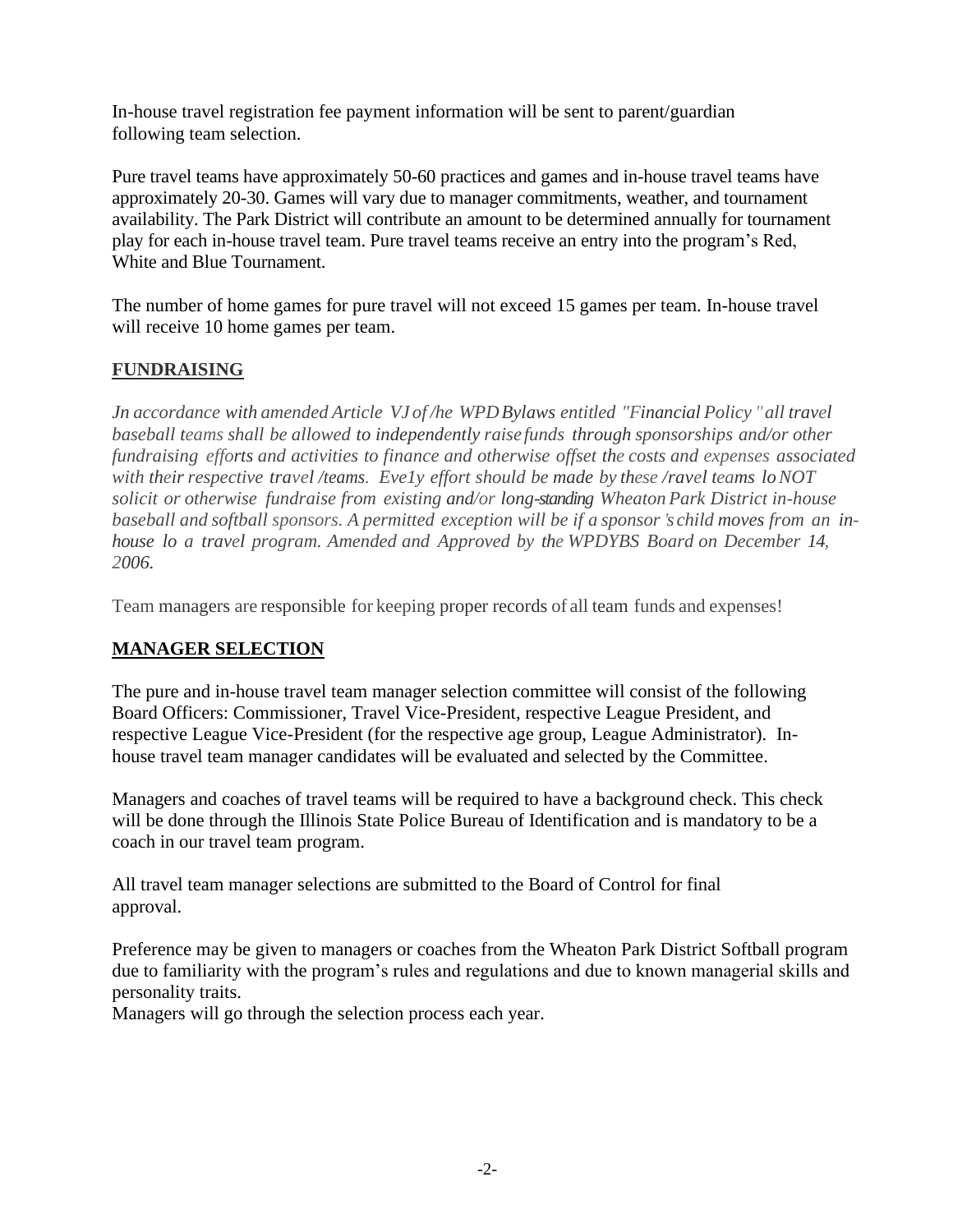# **PLAYER SELECTION**

Team selection will be determined by a tryout process on dates established by the WPD Softball Board of Control Tryouts will be conducted by the Travel Team Player Selection Committee for each age group, and the committee will consist of Board of Control Members and Manager, if selected. Additional Board of Control Members may be present to act as evaluators and assist as needed. All members of the Selection Committee, except the Manager, will appoint a substitute to the Committee if the Committee is selecting a team for which their child is trying out.

Pure travel players must try out for each age group they want to be considered for. In-house Softball Travel Players must try out for the youngest team they are eligible for under USSSA Rules.

Players wishing to be considered for a travel team but who are unable to attend any of the tryout dates must notify the respective Travel Vice-President in advance. The Travel Vice-President will submit that child's name for consideration to the selection committee, taking into consideration any factors known to the Travel Vice-President to be pertinent to the situation, including the player's abilities and prior participation at the travel level, if applicable.

The Selection Committee will have an appropriate level of softball knowledge and experience. All players will be assessed on basic softball skills: fielding, throwing, hitting/bunting, and running. Players will also be evaluated on their aptitude for the various skilled positions such as outfield, infield, pitching and catching. A 5-point scoring system will be applied to each evaluated skill for the purpose of generating a total score. This total score shall be used for comparison purposes only.

Teams will be selected based upon the results of this evaluation process along with how the talents of each player best contribute to the overall chemistry of the team. Coaches' evaluations from the previous season will also be used in the selection process. While the presumption will be that the highest scores and rankings will determine the makeup of the travel team in each age division, such presumption shall be dispensed with if, at the discretion of the Selection Committee, such departure is necessary to field the most competitive and well-rounded team, which includes pitching, catching, middle infielders and hitting.

Regardless of the number of tryout participants, the Selection Committee, at its sole discretion, may hold supplemental tryouts with proper notice to address the needs of any given team at any age group. These Supplemental Tryouts must be posted on the WPD website. If time permits and the Selection Committee deem it necessary, the WPD may send an email notification to those age eligible registrants who had previously registered for a WPD softball program. Players that participated in the initial tryout do NOT need to attend any Supplemental Tryout. Every effort shall be made to have the same Selection Committee members for both the initial and Supplemental tryout.

A supplemental tryout day can be scheduled for those that cannot make the original dates. Please contact WPD if you wish to make this request. This tryout will only be conducted on an "as needed" basis.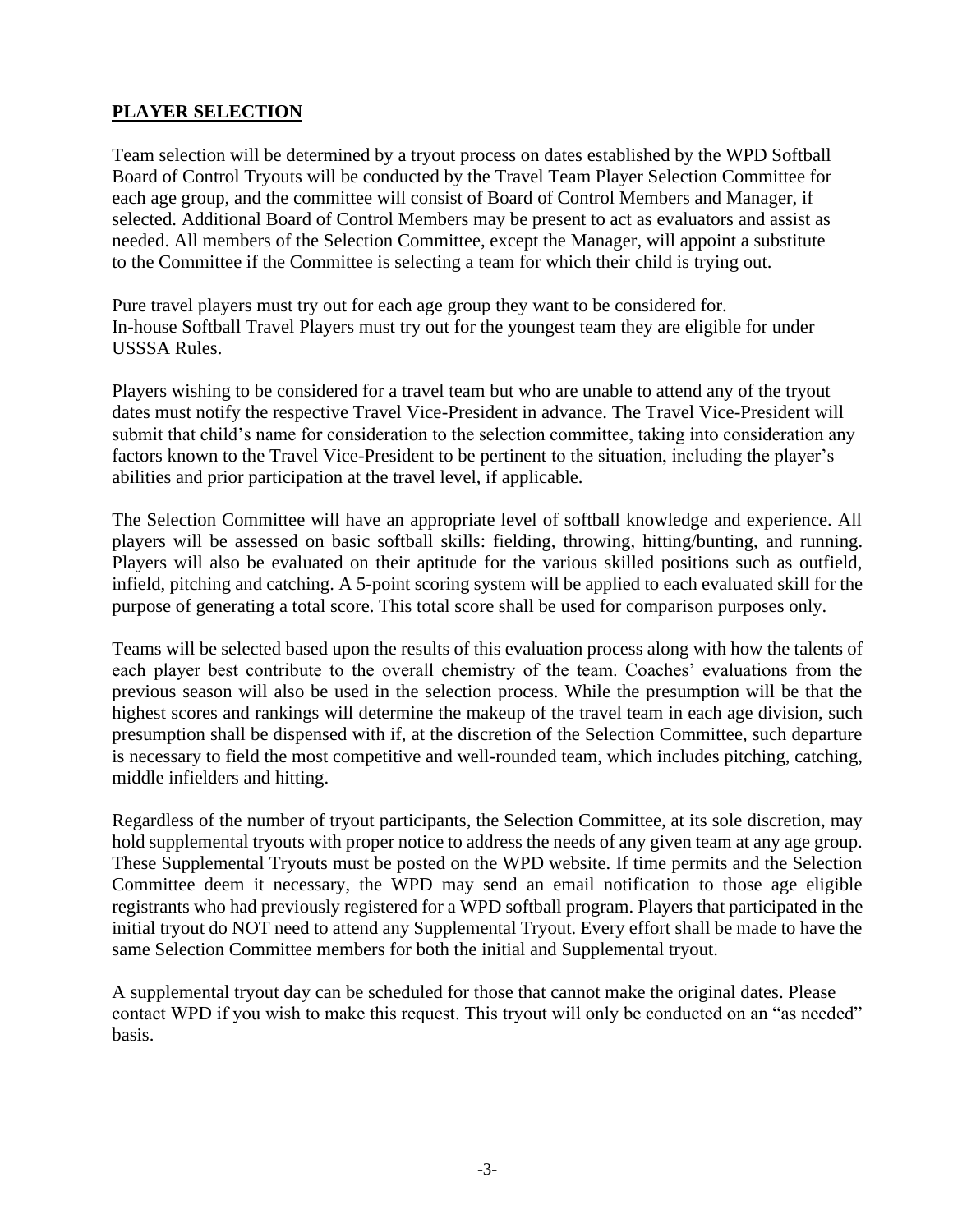Notwithstanding anything herein, the number of teams in the travel softball program will be determined at the discretion of the Selection Committee and shall be based upon the overall talent and qualified managers available.

The selection committee shall use its best efforts to complete the selection process within one week from the completion of the tryout. Team selections will be posted on the WPD website: [www.wheatonparks.com.](http://www.wheatonparks.com/) A list of the players selected to the travel team(s) and coaches' names will also be placed on file with the WPD Athletic Department and the league administrator after the selection process is completed.

Unless the Travel VP or Selection Committee approves otherwise, all travel teams will select 12 players.

# **PLAYING RULES**

**Playing Time for In-House Tournament Softball Teams**: All players will play a minimum of two (2) innings per game and have at least one (1) at bat. Exceptions to this rule will be games cancelled due to weather, darkness, or slaughter rule. Playing a specialty position allowed by a tournament such as Designated Hitter, Extra Hitter, or DEFO (Defensive Player) for a game also satisfies the playing time rule.

**Playing Time for Softball Pure Travel**: Teams must follow the rules of the tournaments they participate in. There are no playing time rules for practice games.

#### **If these rules are not followed, the team manager may be subject to disciplinary action by the Board of Control**.

#### **PLAYER DISCIPLINE**

Players may be benched only for disciplinary reasons (un-sportsmanlike conduct). Legitimate school conflicts, advance notice of family conflicts, illness or family emergencies are not grounds for disciplinary action.

Disciplinary problems concerning missed practices/games should be discussed with players and parents and if not resolved, the Travel Vice-President or League President should be consulted. Policy has been set that should a child miss any combination of three (3) practices or games due to an unexcused absence the child may be subject to a two (2) game suspension. Any more than three (3) unexcused absences may result in dismissal from the team.

Disciplinary problems concerning inappropriate behavior by a player or a player's family member should be discussed with the player and the parents and if not resolved, the Travel Vice-President or League President should be consulted. If the behavior persists, in spite of attempts to resolve the problem or behavior, the Board of Control has the authority to remove the player from the team. Inappropriate behavior is defined to be any behavior that does not conform to the Wheaton Park District Sport League Ethics Code or the Character Counts program.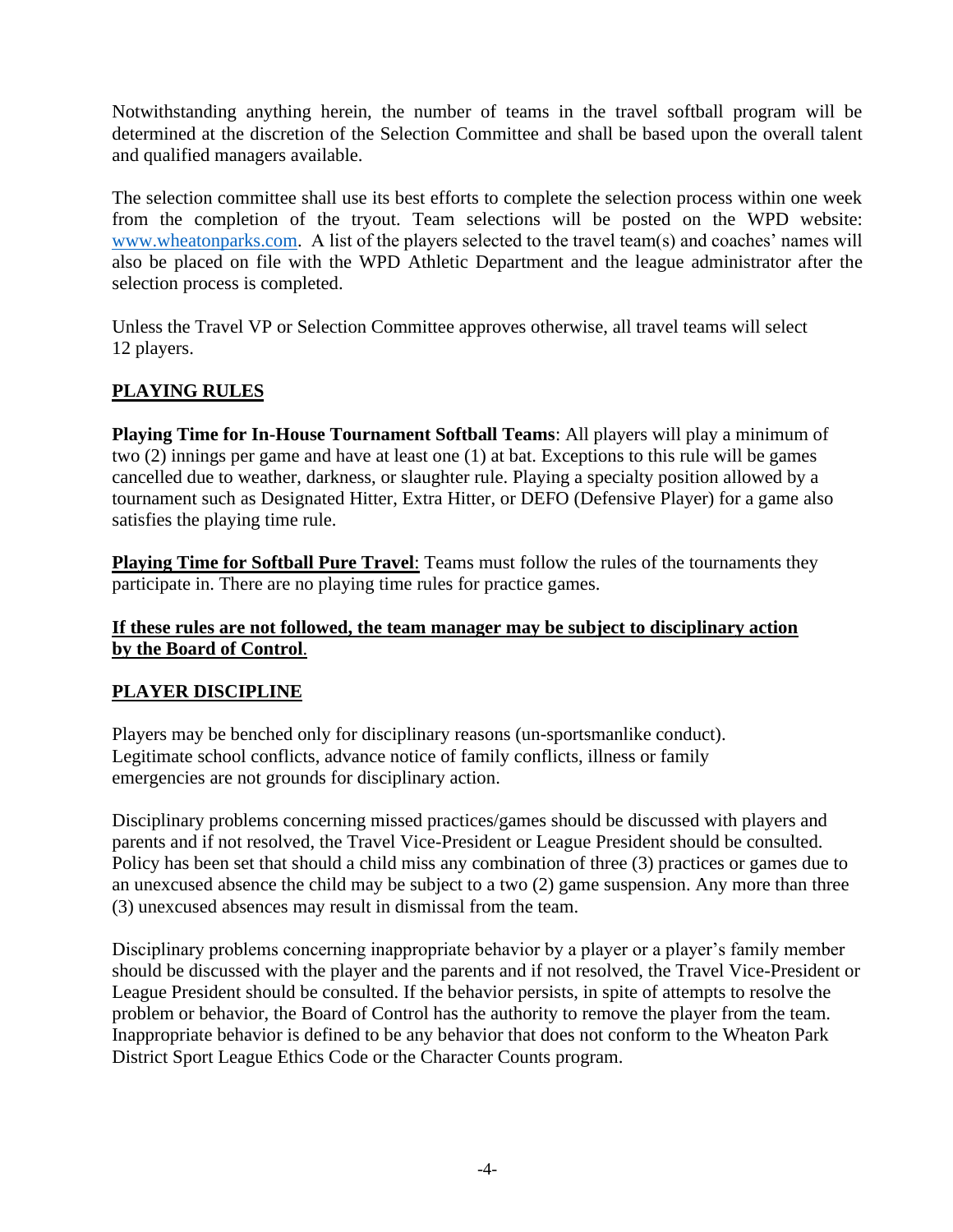# **ALTERNATE CALL UP POLICY**

There will be no alternates for either pure travel or in-house travel teams. When 10 or less rostered players are available for a game or tournament, a player or players may be called up from the regular in-house program, or another WPD travel teams provided there is no conflict with their regular team play to raise the roster to 11.

A call-up player may not play more innings than a rostered player and must bat at the bottom of the order.

If a player from a pure travel team drops off of that roster prior to the in-house draft, he/she may be added to the list of players available for the in-house player draft. If that occurs, a player may be added to the pure travel team roster with approval from the Travel Vice-President.

**Hardship Rule**: A hardship exists when a pure travel team has 10 or less players due to unforeseen circumstances that can include a voluntary or involuntary (player discipline, family relocation, season-ending injury, etc.) drop from the roster. When a pure travel team has 10 or less players due to hardship, the team may add either an in district or out of district resident.

Once the in-house draft is concluded pure travel teams may not select a player chosen for an inhouse team.

Players wishing to drop after the in-house draft may be eligible to get on a waiting list for the next available in-house team.

#### **MISCELLANEOUS**

All Park District issued travel team equipment must be returned to the park district per the return policy guidelines.

Umpires will be scheduled by the Umpire Contractor.

Field availability will be as scheduled by the respective League Vice-President.

#### **TOURNAMENT ENTRY FEES**

Some tournament entry fees are handled by the WPD Athletic Department. For auditing purposes, the WPD policy requires that all purchases, fees, and services are to be made by WPD personnel. Manager will be issued WPD Travel Check Request forms which must be turned in when requesting tournament entry fees.

The WPD Business Office has the capability of issuing checks on a weekly basis. To request a check, we need paperwork. Information sheets are acceptable, and necessary for us to process the check. Team name and age group, coach's address, and phone number must be submitted with tournament information (see Check Request Form.)

If you have any questions, please call 630-668-3371. Please understand that this is park district policy and needs to be followed.